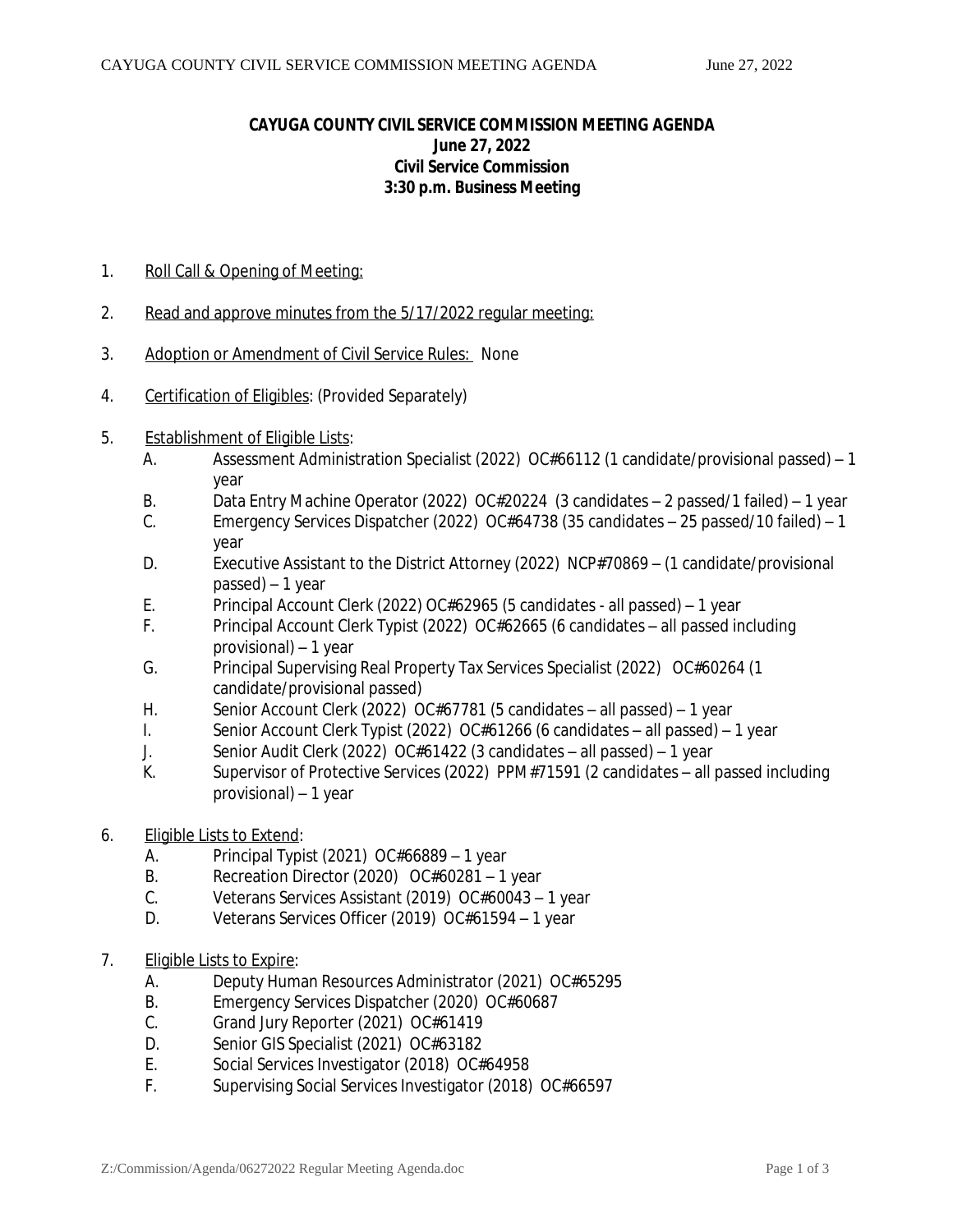- 8. Adoption of Class Specifications:
	- A. Grant Manager Finance Department (C)
- 9. Amendment of Class Specifications:
	- A. Real Property Clerk County Treasurer (C)
	- B. Grant Assistant Mental Health (C)<br>C. Staff Development Supervisor Socia
	- Staff Development Supervisor Social Services (C)
	- D. Victim Witness Program Coordinator District Attorney (C)
	- E. Working Foreperson Buildings & Grounds/Soil & Water (NC)
- 10. New Position Duties Statements:
	- A. Laborer (2) Buildings & Grounds (L)
	- B. Senior Clerk County Clerk (C)
	- C. Grant Manager Finance Department (C)
	- D. Senior Computer Systems Technician Information Technology (C)
	- E. Driver Veterans Services (NC)
	- F. Student Worker (4) Cato-Meridian Central School (NC)
	- G. Senior Network Administrator Union Springs Central School (C)
	- H. Recycling Attendant Town of Ira  $(L)$
- 11. Exempt Class Review: None
- 12. Job/Position Reclassification Questionnaire: A. Reclassification Request from Treasurer's Office
- 13. Disciplinary Actions, Dismissals, Job Abolishment, Leaves of Absence, Reinstatements, Transfers:<br>A
	- Request for reinstatement from Southern Cayuga Central School
	- B. Abolished Account Clerk Typist (Position #2109) Mental Health
	- C. Abolished WIC Assistant (Position #1774) Public Health
- 14. Consideration of Appeals: None
- 15. Upcoming Examination Schedule: (*provided separately*)
- 16. Communications received:
	- A. Request by candidate for reinstatement to Sheriff Custody Corporal eligible list
	- B. Request from Office for the Aging to review all Aging Services Assistant applications against recently updated minimum qualifications
- 17. Miscellaneous:
	- A. Chairman to approve 2022 Payroll Certification for Cayuga County Departments
	- B. No appeal received regarding removal from Sheriff Custody Officer eligible list